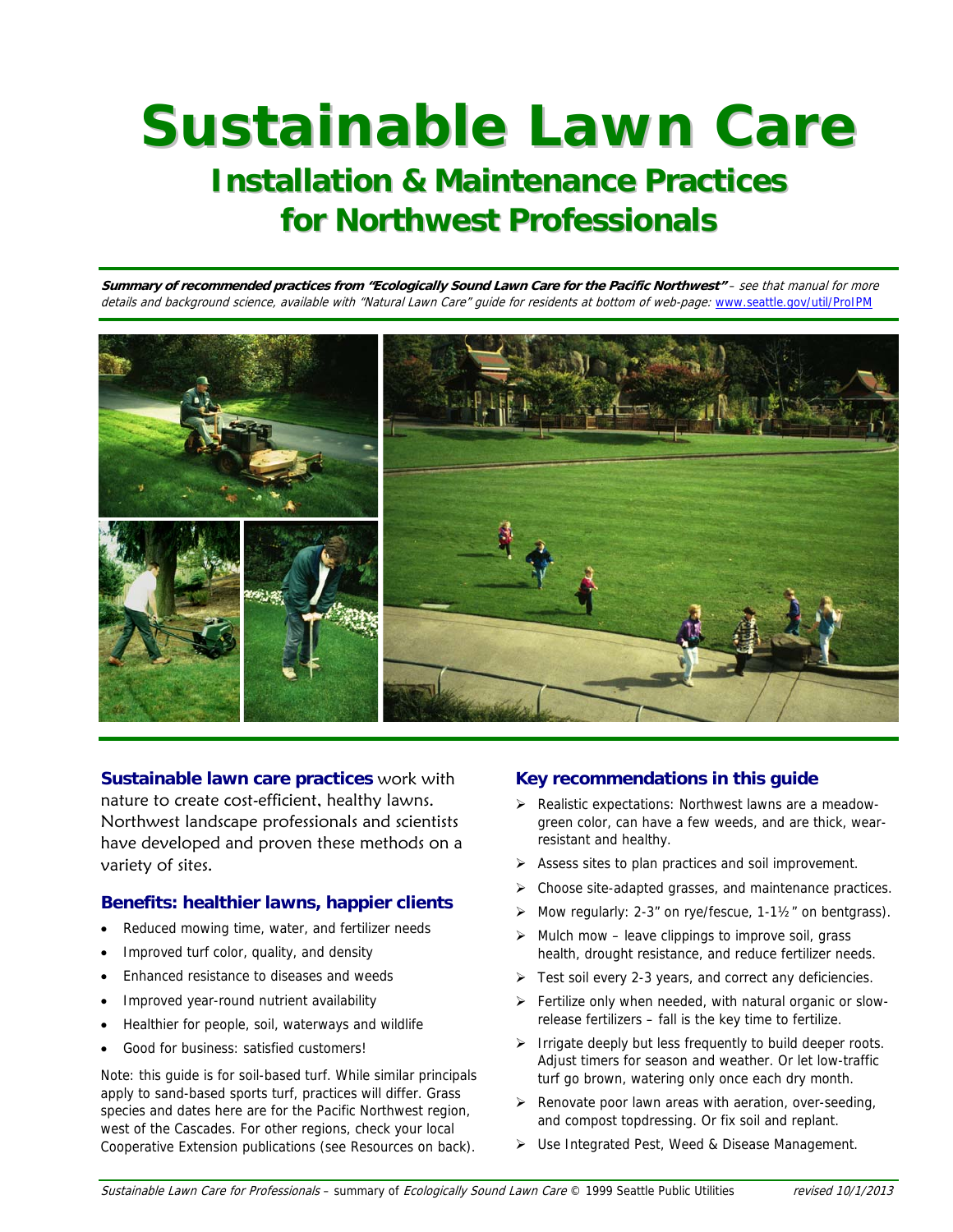# **Healthy lawns grow on healthy soil: Northwest lawn assessment**

# **Lawn Care: An Ecosystem Approach**

Like forests or prairie grasslands, lawns are dynamic ecosystems: communities of plants, soil, and microbes; insects and earthworms and the birds that feed on them; and humans who mow, water, fertilize, and play on lawns. The interactions of these community members shape the dynamic equilibrium we see as a lawn. Understanding and working within the natural processes that shape the lawn and its soil community can yield a durable, beautiful lawn that is easy to care for. As it turns out, these ecologically sound methods will also help reduce water use, waste, and pollution.

#### **Set Expectations and Tolerance Levels**

**Lawn Color and Weeds: Aim for Healthy Good Looks**  Sustainable practices start with educating customers about the value of a healthy, durable, good-looking lawn with:

- A meadow-green color. Dark green is a sign of overfertilization and/or grass species that won't thrive here.
- Some broadleaf plants (aka "weeds"). Customer surveys show that dense healthy turf with 10-15% mow-able broadleaf plants is very acceptable. Clover is a beneficial nitrogen fixer; other plants such as lawn daisies, yarrow, etc. are included in "eco-lawn" mixes. Target the problem weeds: leave the rest.
- Reasonable mowing height. Mowing too short causes shallow rooting and weed invasion.

#### **Assess Your Site to Plan Practices**

**Site Analysis: Sun, Soil, Drainage, Traffic & Use Zones**  Start by drawing the site conditions, noting sun/shade, soil and drainage, and apparent traffic, wear or use patterns. Note zones that need higher appearance or maintenance, such as near entries, formal beds, or high traffic areas.



#### **Use nature as your model**

Natural systems:

- Recycle everything water, waste, and nutrients – back into new life
- Are diverse and therefore dynamically stable (tend to recover from pests, weather, etc.)
- Are defined by the resources (sun, soil, water) available on-site
- Have inherent beauty: elegance, complexity, and balance
- **Sun** Most lawn grasses grow best in full sun to moderate shade. Light shade from deciduous trees may reduce summer water needs. Heavy shade from coniferous trees or buildings will never grow dense grass – alternate ground covers work better in heavy shade.
- **Slope** Moderate slopes work best for lawns, providing some surface drainage and a safe slope for mowing. 1%- 6% slope is ideal (1-6 ft. drop in 100 ft. run), but up to 12% is mowable. Steep lawns are also difficult to water.
- **Drainage** Successful lawns have both surface drainage (some slope) and subsurface drainage so the soil doesn't stay waterlogged. Soils that stay saturated will never grow healthy grass – install subsurface drains or switch to a more wet-tolerant ground cover.
- **Visual Evaluation** Stand across the street to judge the lawn's overall condition, then move closer noting color or density variations, and problem weed areas.
- **Grass Species** Older lawns may be mostly bentgrass, which requires lower mowing (1-1½ inches) and less fertilizer. Low maintenance lawns may have a lot of annual bluegrass. Newer lawns are usually a blend of turf-type perennial ryegrasses and fine fescues, which should be mowed higher (2-3") and fertilized more.
	- **Zones: Client Use and Appearance Needs** Areas near building entrances and high use areas will often need higher appearance and maintenance levels. Try to match maintenance zones to existing irrigation zones.

#### **Test the Soil**

Test soils on new sites and every 2-3 years to identify pH, salt or nutrient problems, and plan fertilizer, lime, water and compost applications. Sample each distinct zone or problem area. Collect several sub-samples in each zone and mix them in a labeled plastic bag (don't use metal containers). Follow sample size and labeling directions from your soil testing lab. Map and label your zones to track changes from year to year. **To find soil test labs, call the Garden Hotline at 206-633-0224.**



**Sustainable Lawn Care**: Installation & Maintenance Practices for Northwest Professionals 2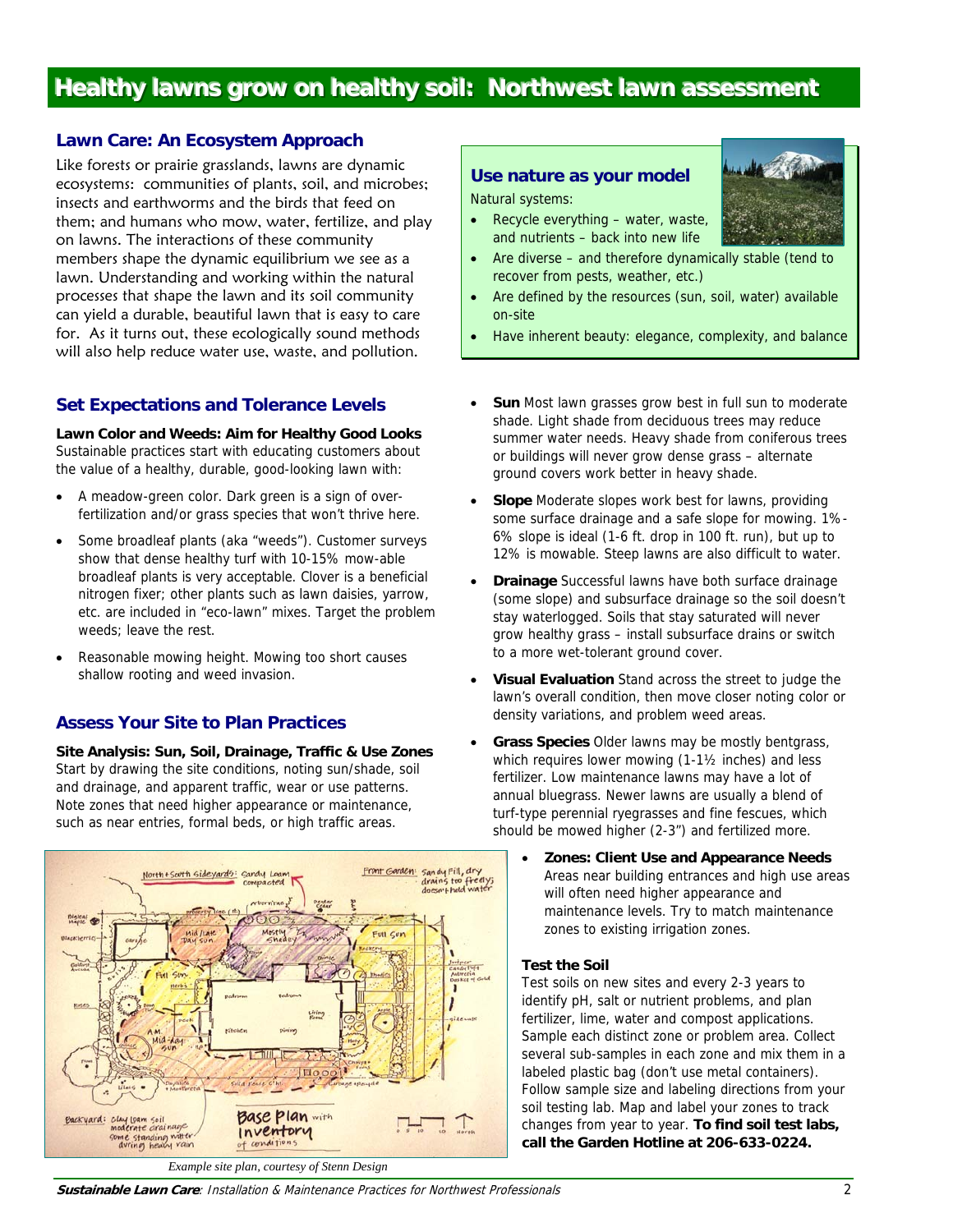# **Evaluate Soil and Conditions**

Pull several core samples from each lawn zone. Healthy soil is brown, crumbly and sweet smelling, showing deep root development and plenty of earthworms. Look for:

- Soil type (texture): sand, silt, or clay. Sandy soils drain well, but hold less water and nutrients so will need smaller, more frequent fertilization and irrigation. Clay and silt soils drain poorly but hold water and nutrients well. Organic matter improves both sand and clay soils.
- Soil color and odor: tan to brown with sweet smell is healthy; light color indicates low organic; blue or grey with sour smell indicates water-logging or poor aeration.
- Organic-rich (brown horizon) extending at least 6" deep.
- Soil structure: crumbly, with plenty of air space.
- Root development extending at least 6 inches deep, with dense branching and healthy (white to tan) color.





Visual evaluation of lawn condition in different areas, combined with probing soil conditions with a T-handled soil core sampler or shovel, will help you determine lawn restoration and maintenance plans, priorities, and costs.

| <b>Lawn Signs</b>                                                                                       | <b>Possible Problems</b>                                                                                                                                                                                                                                                                | <b>Potential Solutions</b>                                                                                                                                                                                                                                                                                                                                 |  |
|---------------------------------------------------------------------------------------------------------|-----------------------------------------------------------------------------------------------------------------------------------------------------------------------------------------------------------------------------------------------------------------------------------------|------------------------------------------------------------------------------------------------------------------------------------------------------------------------------------------------------------------------------------------------------------------------------------------------------------------------------------------------------------|--|
| Overall yellowish, thin lawn<br>with many weeds                                                         | Unhealthy, infertile soil (sometimes also<br>overwatering and mowing too short).                                                                                                                                                                                                        | Soil improvement practices include compost topdressing &<br>aeration, mulch-mowing, and organic fertilization.                                                                                                                                                                                                                                             |  |
| Yellow or brown patches                                                                                 | Dog urine damage, fertilizer burn, mower<br>scalping, disease or insect damage.                                                                                                                                                                                                         | Water, proper fertilization and mowing height will cure the first<br>three. Use IPM approach to verify disease or insect damage.                                                                                                                                                                                                                           |  |
| Shallow roots (less than 6"),<br>weak root development                                                  | Over-frequent watering or drainage<br>problems, shallow soils over hardpan or<br>subsoil, compacted soil, excess thatch.                                                                                                                                                                | Correct drainage problems and irrigation frequency. Use all the<br>methods in this guide to improve soil health, structure, and<br>reduce thatch.                                                                                                                                                                                                          |  |
| Standing water, blue or grey<br>soil, heavy clay, abundance<br>of wet-loving weeds such as<br>buttercup | Poor drainage, causing anaerobic (low<br>oxygen) soil conditions that result in poor<br>lawn rooting and growth and invasion by wet-<br>tolerant species.                                                                                                                               | Correct subsurface drainage by installing drain tile system, or<br>plant a ground cover that tolerates constantly wet conditions.<br>Correct soil drainage with deep-tine aeration through compost<br>topdressing to "open up" heavy soils (improve structure).                                                                                            |  |
| Light-colored soil                                                                                      | Low organic matter.                                                                                                                                                                                                                                                                     | Organic matter provides homes and food for the billions of<br>beneficial soil organisms. Compost amend or topdress soil.                                                                                                                                                                                                                                   |  |
| Hard, compacted soil                                                                                    | Heavy traffic, poor soil structure (possibly<br>from overuse of chemicals resulting in loss of<br>earthworms and soil life), "hardpan" soil.                                                                                                                                            | Spread out traffic. Reduce soluble fertilizer and pesticide use.<br>Aerate and topdress with compost spring and fall until turf<br>improves, or tear out lawn to deeply amend soil, then replant.                                                                                                                                                          |  |
| No earthworms or other<br>beneficial soil organisms                                                     | Overuse of pesticides and soluble fertilizers,<br>or very poorly drained (anaerobic) soils.                                                                                                                                                                                             | Soil life will return over 1-2 years with proper management.<br>Earthworms working the soil aerate, improve drainage, recycle<br>thatch and grass clippings, and build soil microbial life that<br>promotes drought/disease resistance and lush lawns.                                                                                                     |  |
| Excess thatch (fibrous<br>material) build-up at soil<br>surface (more than 1/2 inch)                    | Thatch is grass roots, stems, and stolons<br>that haven't broken down, caused by over-<br>watering, over-fertilization, compacted soils.<br>Bentgrass creates thatch when overfertilized,<br>and false crowns when mowed too high.                                                      | Change irrigation and fertilization practices as described in this<br>guide. Switch to grasscycling (mulch-mowing) which helps<br>break down thatch. Mow bentgrass at 1¼" or below and<br>reduce fertilization. If thatch layer is more than 1" thick,<br>mechanically remove it with a de-thatcher or heavy aeration.                                     |  |
| Noticeable brown patches in<br>early spring, with heavy<br>feeding on lawn by birds in<br>winter        | European crane fly larvae are 3/4" long gray-<br>brown grubs called "leatherjackets". This<br>recent invader is only a problem when<br>numbers exceed 25/sq. ft. in late winter.                                                                                                        | European crane fly larvae are the only significant insect<br>problem in Northwest lawns. Birds will get most of them during<br>the winter. Stopping lawn irrigation in August-September kills<br>many of the eggs laid at this time. Fertilize and overseed<br>damaged areas in early spring - the lawn will recover.                                      |  |
| Moss in lawn                                                                                            | Site is too shady for grass to compete,<br>and/or soil is acidic, compacted, infertile, and<br>poorly drained or overwatered.                                                                                                                                                           | Reduce shading and overseed with more shade-tolerant<br>fescue species (or replace with a more shade-tolerant ground<br>cover). Spread lime to correct pH and provide calcium, and<br>iron products to retard moss and promote grass. Use balanced<br>organic fertilizers to help grass compete.                                                           |  |
| Various grey, white, or red<br>patches<br>(See IPM, page 5)                                             | Turf diseases are common in sand-based<br>short-mowed turf, but on soil-based turf only<br>appear in lawns that are over-fertilized, over-<br>watered, poor soil, or wrong grass species<br>for this region (except for red-thread, which<br>indicates low soil nitrogen availability). | Grasscycling (mulch-mowing), deeper less frequent watering,<br>moderate fall fertilization with organic or slow-release<br>products, and soil-building with compost: these practices all<br>make it harder for disease organisms to compete with the<br>many beneficial bacteria and fungi in the soil and endophytic<br>mycorrhizal fungi in the grasses. |  |

# **Common Lawn Problems and Solutions**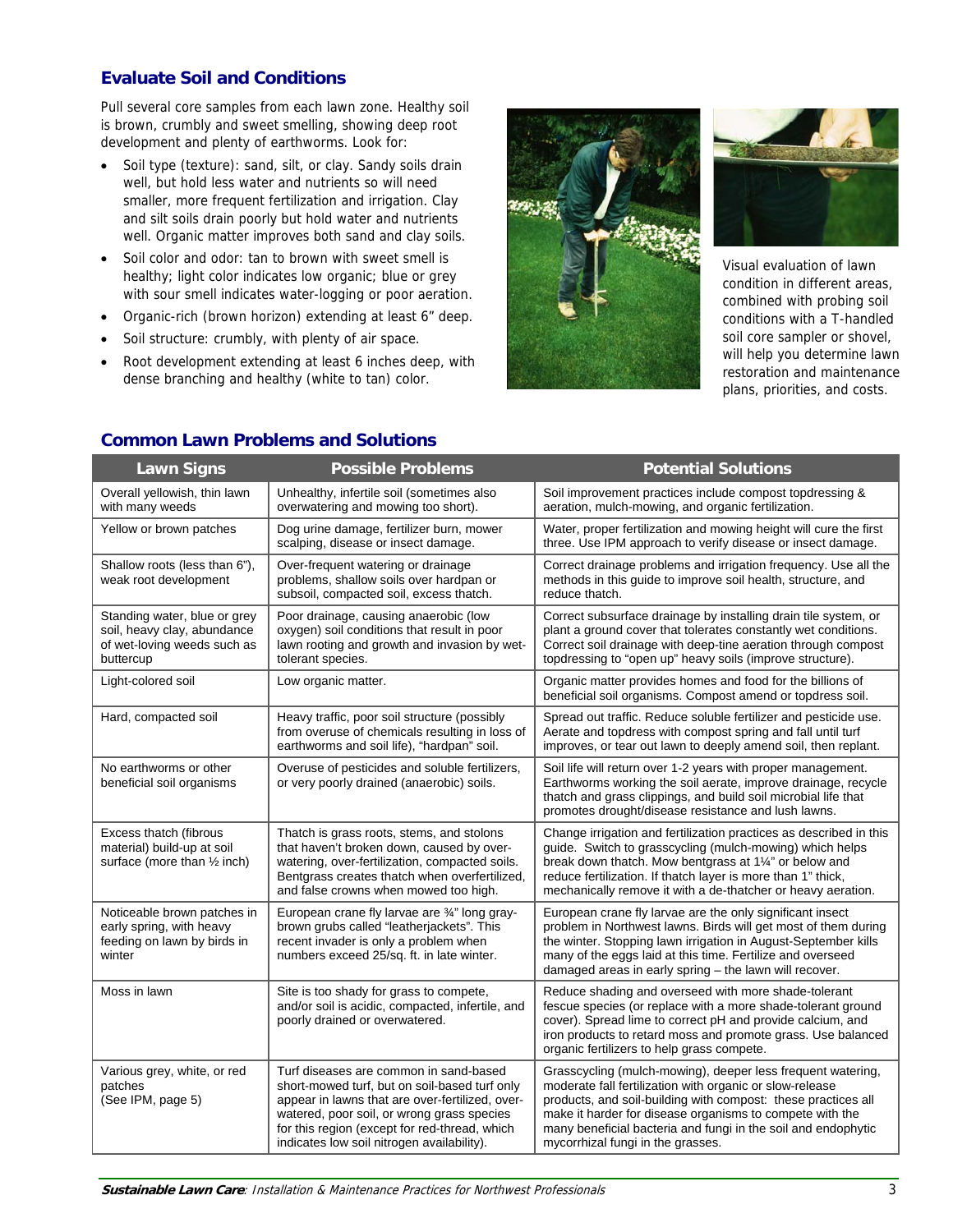# **Maintenance Practices for Healthy Lawns**

## **Maintenance Zones**

**Identify maintenance zones to match use and client needs.** Areas near building entrances often need a higher appearance standard (for instance blowing off clippings after mulch-mowing). High wear areas may also need more attention. Try to match maintenance zones to existing irrigation system zones, adjusting schedules to meet the zone's appearance objectives. Work with clients to identify reasonable expectations for appearance and maintenance standards in different zones (see page 2).

## **Mowing**

**Mow higher, mow regularly, and leave the clippings.** Mowing higher lets grass grow denser, develop deeper roots, and shade out weeds.

- Rye/fescue lawns: mow at 2-3" (lower will thin the lawn).
- Bentgrass lawns: mow at 1-1½" (above 1¼" bentgrass forms false crowns and grows sideways).
- Slow-grow, meadow, and Eco-lawn mixes are usually mowed above 3" and mowed less frequently, depending on the blend of species.

Mow weekly in spring through early summer, then every 10 days to two weeks through fall. Mow shorter on the last fall mowing (or same time as fall fertilization). Spring growth flush (and thus need to mow more frequently) can be reduced by only fertilizing in the fall, or delaying spring fertilization until May 15.

**Mulch mowing builds healthier lawns, saves time and money.** Science and northwest professionals' experience agree: mulch mowing ("grasscycling" – leaving the clippings) increases turf density, rooting depth, spring green-up, and summer drought and disease resistance. It saves time bagging and hauling clippings, and saves money by cutting fertilizer needs by 25-50%.

#### **Tips for successful grasscycling:**

- Mow when grass is drier, and more frequently in spring.
- Raise mowing heights during the spring growth flush, then lower gradually to normal height in June.
- If clumps appear, mow back over to scatter them this still saves time over bagging.
- Blow any clippings off lawn surface near building entrances or other high visibility areas, for appearance and to reduce tracking into building. Blow off pavement.
- Reduce fertilization (grasscycling returns at least half the lawn's needs) especially in early spring: wait until May15.
- **Keep mower blades sharp** for clean turf appearance, lawn health, and mulch-mowing success.



#### **Shopping for professional mulching mowers**

Good mulching mowers use a combination of deck design and blades with wavy shape and longer sharp edge to recirculate clippings and chop them finely. They blow the resulting mulch down into the turf so it's not visible and is broken down within days by earthworms and soil organisms, returning nutrients to the grass roots within weeks.



Look for:

- Mowers with 20% more power for the deck size: mulching is extra work. Hydrostatic drives adapt well to changing torque requirements of taller grass areas.
- Mowers meeting Cal EPA pollution standards. 4-stroke engines are cleaner, quieter, with a wider torque range. Professional battery electric mowers also exist.
- Easy adjustment of deck height raising the deck slightly on the fly if clumps appear is a key strategy for spring.
- Easy conversion to bagging you may never need it, but if lawns are overgrown, bagging once or twice can help. Bagging is also useful for fall leaf collection (reuse those chopped leaves as mulch on beds to control weeds).
- Best mulching performance, especially in wet conditions. Ask other professionals, read reviews, and then test mowers in wet conditions: the best will leave an almost clean surface even in the rain, whereas some mowers sold as "mulch-ready" actually perform poorly. The best mowers really mulch cleanly, year-round.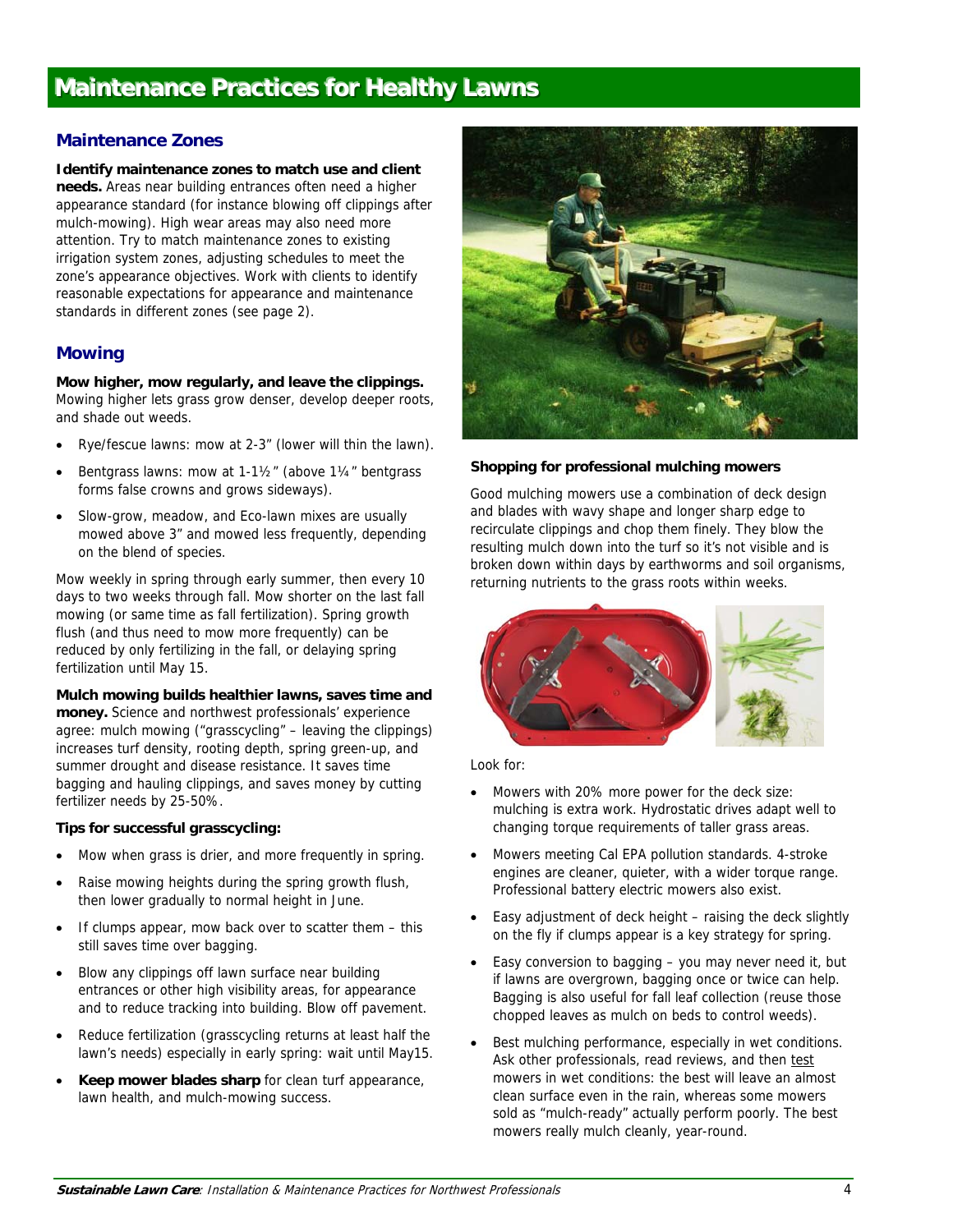# **Fertilizing for Lawn Health**

#### **"Feed the soil, not the plant" – key principles:**

- Mulch mowing returns most nutrients needed. It feeds the soil life that creates soil structure and stores and recycles nutrients into plant-available forms when needed, increasing lawn rooting depth and density.
- Fall is the key time to fertilize, to build root reserves during slow fall and winter growth. If also fertilizing in spring, use very low nitrogen with iron for early greenup. Delay N application until growth slows in mid-May. This will reduce spring top growth and mowing time.
- The grass species that grow well west of the Cascade Mountains are naturally a meadow-green color. Don't try to fertilize to a dark green color.
- For healthier lawns, apply just enough nitrogen (for the grass species) to promote dense turf and prevent yellowing. Over-fertilization promotes disease, thatch buildup, and excessive top growth (so more mowing).
- Slow-release fertilizers, either from natural organic or nonsoluble synthetic formulations, provide longer, better grass nutrition, and are less toxic to beneficial soil life than soluble "quick-release" synthetics. If soluble products are used, they should be "spoon fed" at low application rates. Slowrelease products last longer and don't wash away in the rain, saving \$ and protecting our waterways.



- Soil testing (every 2-3 years) is the basis for defining a sustainable fertilization program. Depending on soil availability, lawns need an N-P-K (nitrogen-phosphoruspotassium) balance of 3-1-2 or 6-1-4.
- Phosphorus is a serious water pollutant, and many western Washington soils are high in phosphorus. So a 2011 Washington law, HB 1489 prohibits application of phosphorus-containing fertilizers to lawns without a soil test within the last 3 years showing phosphorus deficiency. Compost is exempted from this ban, as are fertilizers used for newly planted or overseeded lawns.
- Lawn grasses need calcium (often leached out in rainy regions) and a moderate pH, so liming every three years is recommended – soil tests will indicate amounts.

**How Much?** With grasscycling on healthy soil, rye/fescue lawns will need 1-2 lb. N/1000 sq. ft. per year in a balanced organic or slow-release synthetic fertilizer. High-wear ryegrass turf needs a little more. Most should be applied in the fall, with optional mid-spring application. Bentgrass lawns need 1 lb. or less per year. Adjust fertilization based on soil tests and observing lawn condition. See Calendar on back for dates. Apply with a drop-spreader for accuracy, and sweep fertilizer off pavement to reduce water pollution.

# **Watering**

#### **Irrigating for lawn health: deep, slow, less frequent**

Grasses are adapted to intermittent dry-season rains, and develop deeper roots with fewer disease problems when the whole root depth is moistened, and then allowed to almost dry out before watering again.

Check sprinkler uniformity by putting out tuna cans and irrigating until 1 inch of water accumulates – that's how much Puget Sound lawns need each week in the hottest weather. Another option on low-traffic lawns is to let them go brown and dormant, watering deeply only once each rainless month to keep crowns alive.



Check running systems monthly, and repair or redirect heads as needed.

Add rain shutoff devices to sprinkler systems. Adjust schedules to reduce irrigation in the cooler early summer and fall



months. Learn about irrigation scheduling and get local evapotranspiration information at www.IWMS.org

# **Integrated Pest Management: Preventive Health Care for Lawns**

Healthy lawns crowd out excessive weed growth, out-grow occasional insect damage, and resist diseases. See page 3 for a few common problems and solutions.

If needed, weed control methods include manual control, spot-spraying with least-toxic herbicides, and application of natural products such as corn gluten which inhibits weed seed germination.

**Integrated Pest Management** (IPM) includes these steps:

- 1) Correctly identify pests and understand their life cycles.
- 2) Establish tolerance thresholds: accept some pests/weeds.
- 3) Monitor to detect and prevent pest problems.
- 4) Modify maintenance to promote health and reduce pests.
- 5) If pests (weeds etc.) exceed tolerance threshholds, use cultural, physical, mechanical, or biological controls first. If those prove insufficient, use the least-toxic chemical control and application method that has the least nontarget impact, at the most effective time.
- 6) Evaluate and record the effectiveness of the control, and modify maintenance practices to support lawn recovery and prevent recurrence.

**Learn more** about specific weed and disease identification and control strategies in the Pro IPM factsheets and in the manual this short quide is based on, Ecologically Sound Lawn Care for the Pacific Northwest, both available at www.seattle.gov/util/ProIPM or see Resources on back.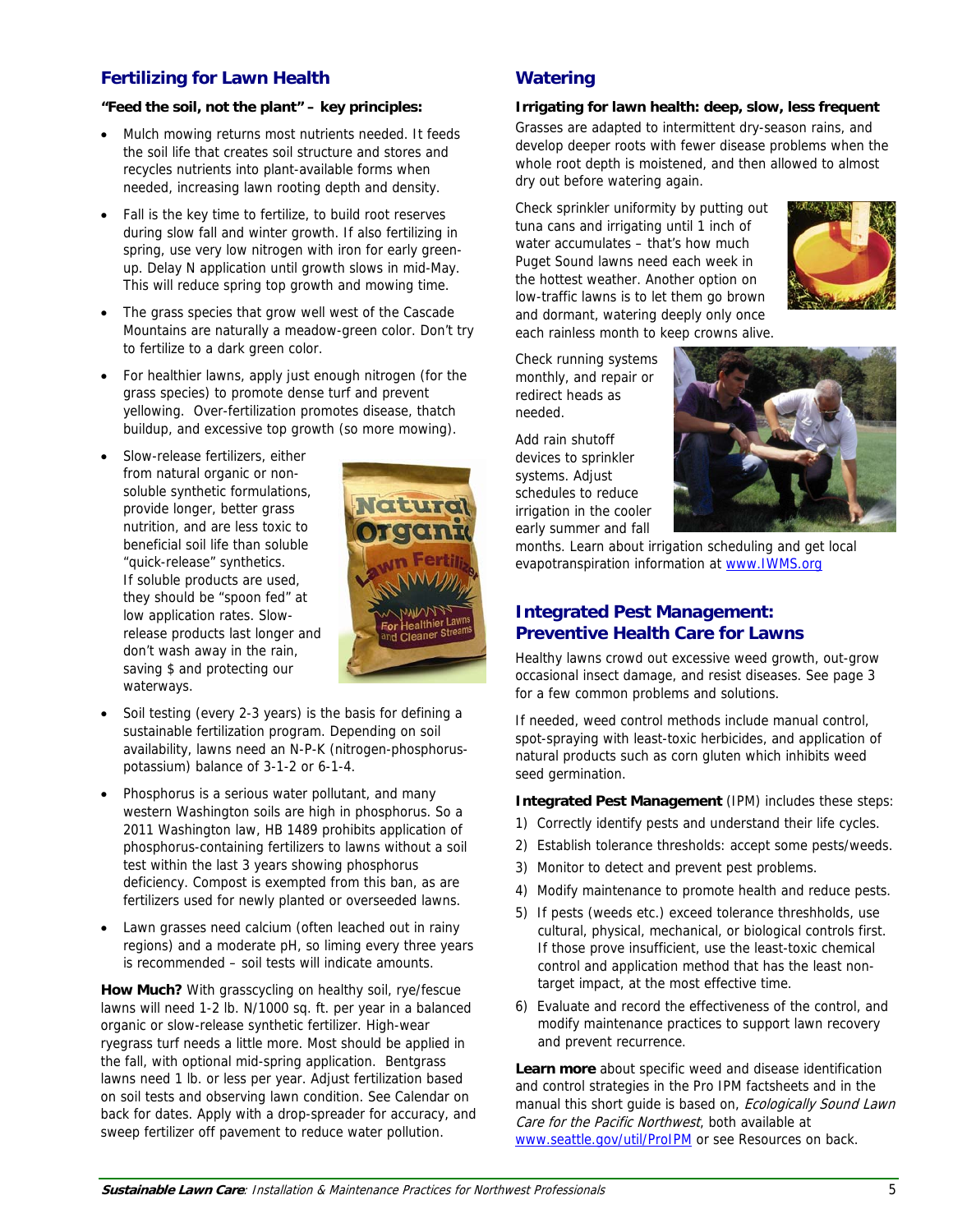# **Renovate: Restore an Old Lawn to Top Condition**

Lawn areas that are thin, weedy, or wear-damaged can be renovated to bring them back to health. Renovation practices can fit into the regular maintenance cycle. Renovate in spring (April to mid-May) and/or fall (September to mid-October):

- **1) Aerate** Reduce soil compaction, let in air and water, and make spaces to fill with compost by core aerating. Several kinds of larger, tractor-mounted aerators can be used to break up deeper compaction. Leave the cores for organic matter – drag or mow low to break them up.
- **2) Overseed** Rake to expose the soil surface. Seed-to-soil contact is essential for good germination. Spread a siteappropriate grass type (see page 7) at 50% of the new lawn coverage rate.
- **3) Topdress with compost** Spread ¼ to ½ inch of compost to fill aeration holes and cover the seed. On sand-based turf spread a sand/ compost mix. Hand scatter compost, or use a drop spreader or turf topdressing machine. Rake in compost to fill aeration holes, and to stand up the grass blades through compost layer. Many professionals find that aerating, spreading compost, and then re-aerating through the compost will help incorporate more organic matter into the soil.

**Thatch removal** (optional) Proper mowing, fertilization and irrigation generally prevents thatch buildup. But on lawns with more than a 1-inch thatch layer, mechanical thatch removal with a de-thatcher or aerator can be useful.

**Weed control** (optional) These renovation practices will thicken lawns, help grasses compete, and reduce weeds over time. But sometimes the client or location dictates a faster improvement. A one-time spot treatment of problem weeds will help the grass fill in. Use a broadleaf selective herbicide applied directly to the weeds 1-2 weeks before the renovation practices above. Never use "weed & feed" combination products – they are less effective, put chemicals where they aren't needed, damage beneficial soil life, and can wash off easily, harming birds, fish, lakes and streams.











# **Reasons to Tear Out & Re-install Lawns**

Sometimes it's most efficient to re-install a lawn to fix soil problems or other conditions. Reasons to tear out a lawn, amend the soil, and replant include:

- Lawn is over 50% weeds with poor soil conditions.
- Grass species are inferior, not thriving, or disease prone.
- Soil is deeply compacted (more than 2"), low in organic matter, or with hardpan or subsoil within 6" of surface.
- Soil surface is very uneven, or poorly graded for drainage.
- Sub-surface drainage needs to be installed.
- Owner wants and is willing to pay for a rapid improvement.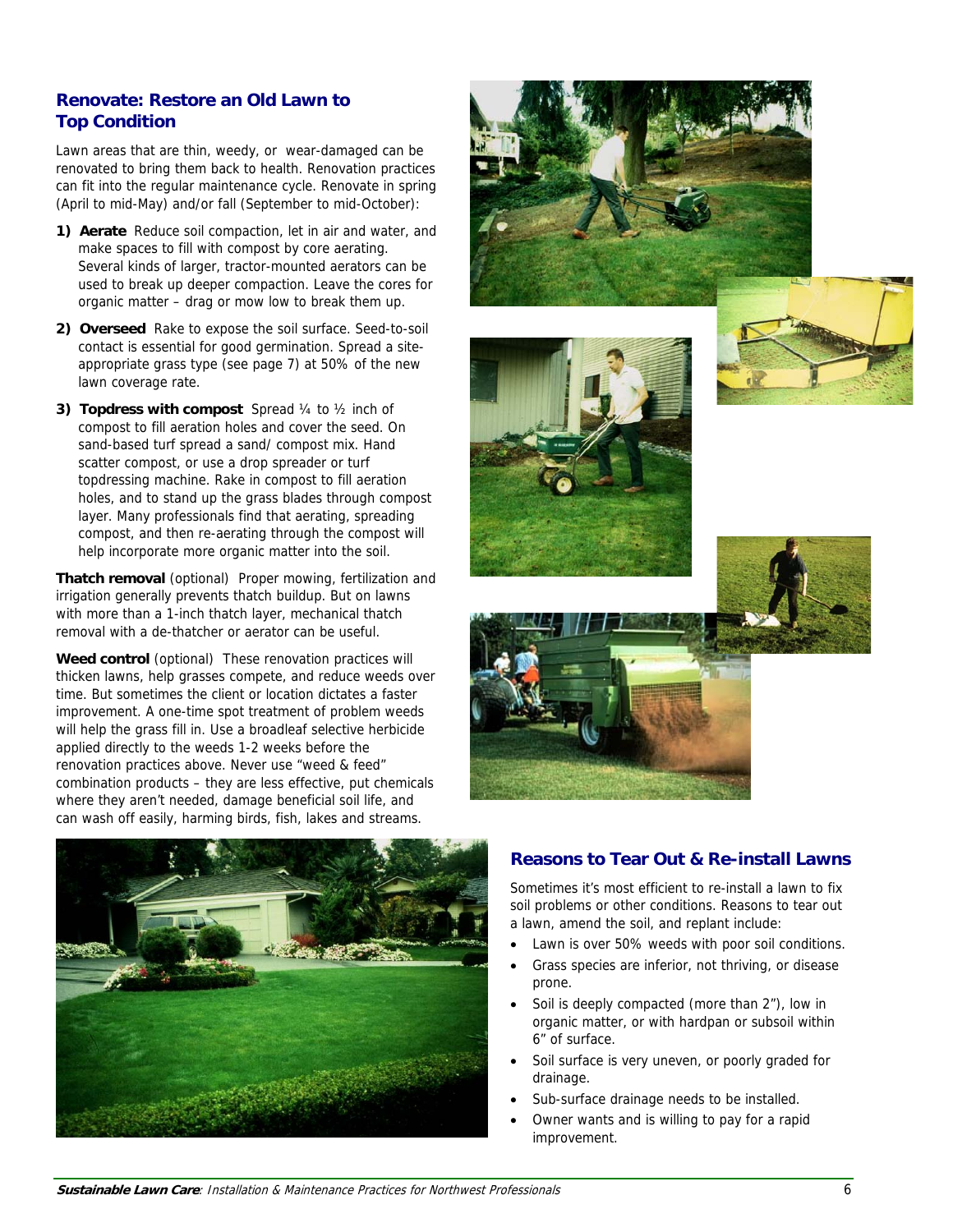#### **Installing New Lawns**

#### **Size and Location: How Much is Enough?**

Lawns only grow well on well-drained, sunny, moderately sloped sites, and they require frequent maintenance. Talk with clients about where they want lawn for play or appearance, and consider other landscape treatments for sites where lawns won't grow well or are not needed.

#### **Site Requirements: Drainage, Slope, & Sun**

If the site is poorly drained, re-grade, install subsurface drainage, or choose a more wet-tolerant ground cover. Place lawns in full sun to moderate shade, on moderately sloped areas (ideally 1%-6% slope, 12% maximum).

#### **Soil Preparation**

Unless high quality organic-rich soil already exists, plan to amend and prepare soils:

- Minimum amendment is 2 inches of compost mixed into the upper 6-8 inches of soil. A better installation includes 3-4 inches of compost mixed into the upper 12 inches. Buy compost from a US Composting Council "STA" certified (Seal of Testing Assurance) producer, or verify it is weed-free, mature and stable with a C:N ratio of 20:1- 25:1 if not an STA supplier. Use somewhat less compost in heavy clay soils, and somewhat more to amend sand.
- Rake out rocks over 1" diameter.
- Roll lightly to settle, and grade surface well so there are no high or low spots that cause mower scalping.
- Purchasing topsoil is usually not needed the site soil amended with compost will provide a more sustainable long-term growing environment with deeper root development. Where site soil is too rocky for a lawn surface, rake in 1" of imported topsoil to create the final seedbed, mixing it with underlying amended soil.



#### **Seed Selection**

Use a blend of fine fescues and turf-type perennial ryegrasses for Northwest lawns, west of the Cascade Mountains. Fescues are more shade tolerant; ryegrasses tolerate wear but need more fertilizer. Buy from a local, reputable seed supplier, and ask about special blends for higher, less frequent mowing, shade, meadows, etc. Some grasses are pre-inoculated with natural mycorrhizal fungi that increase drought and disease resistance.

#### **Seed or Sod: Pros and Cons**

Prepare the soil exactly the same way for seeding or sodding. Sod is quick, but seeded lawns on well-prepared soil usually develop deeper root systems.

#### **Seeding and Care of Young Turf**

Ideally, seed in spring or early fall to reduce heat stress. Spread seed twice, at half-rate each time, for uniform coverage. Rake in seed, or cover lightly with compost or topsoil. Compost-amended soil will provide all nutrient needs for the first year, so additional fertilizer is usually not needed. Water newly planted lawns daily in dry weather from germination until 1" high, then every 2-3 days until mowing height is reached. Water weekly through the first summer, to establish a deep root system.

#### **Lawn Alternatives**

"Eco-lawn" grass-and-broadleaf seed mixes are becoming increasingly popular in the Northwest. First developed at Oregon State University, they include clovers, daisies, yarrow and other mowable plants, and require higher less frequent mowing and lower fertilization. Just including clover (white, strawberry, or other turf-compatible clovers) in a grass seed mix will reduce nitrogen fertilizer needs. Other alternatives include moss lawns for deep shade, and a wide variety of ground covers for sites where grass won't grow because of shade or poor drainage, or where a lower maintenance ground cover is preferred.